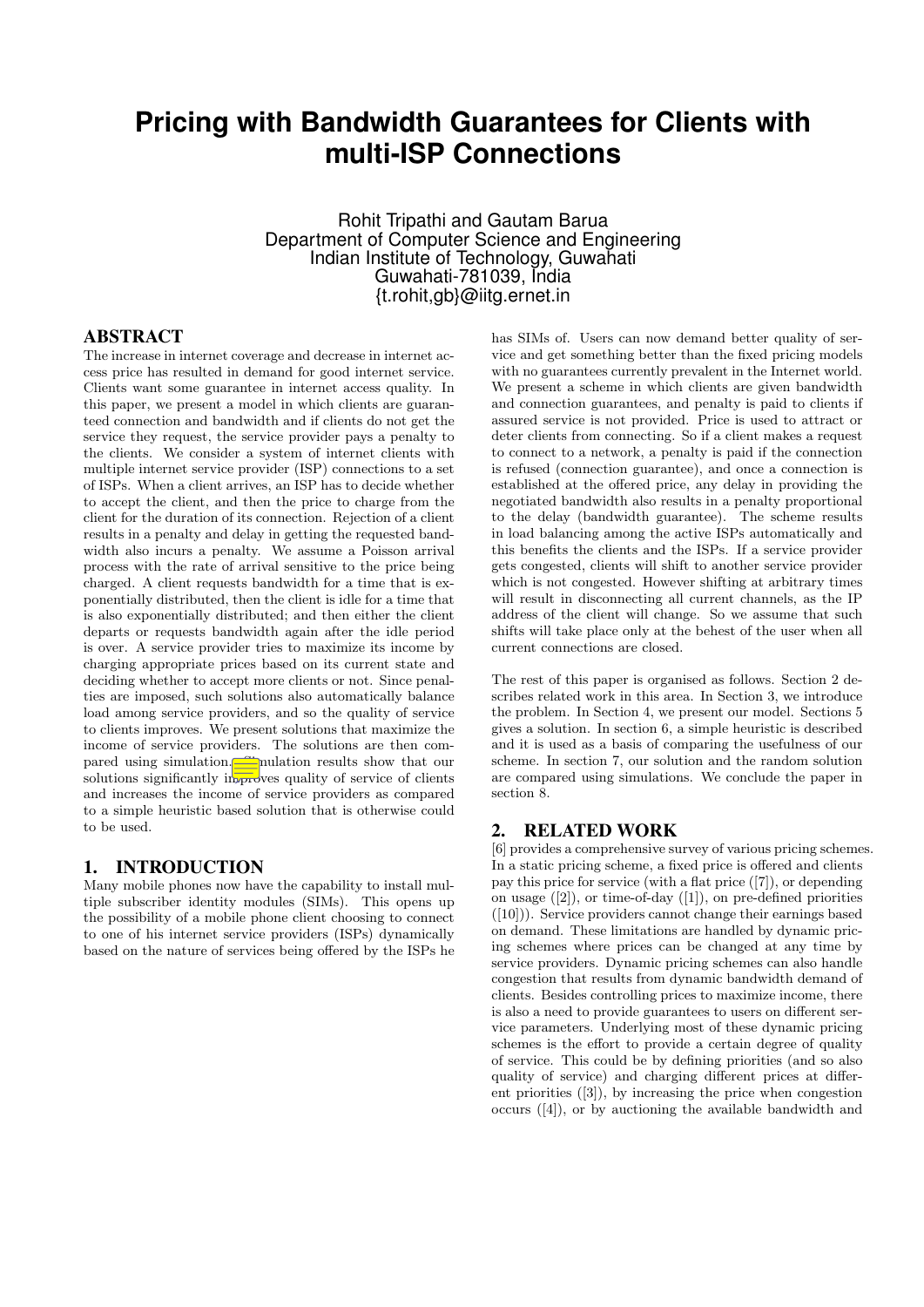giving it to the highest bidder ([11]). In [5], authors have proposed a scheme which has some features similar to our scheme. The quality of service being guaranteed is bandwidth and penalties are imposed when the guarantees cannot be met. A client negotiates a rate for some assured bandwidth. When the client does not want to use some of the assured bandwidth, he can request the service provider to reduce the assured bandwidth and thereby pay a discounted rate for the bandwidth used. When a client wants that guaranteed bandwidth back, the service provider has to give it to him. In case it is unable to do so, a penalty is imposed. Although they mention delay dependent penalty, they use a fixed penalty to reduce complexity. Since prices are fixed at admission time, and there are no connection guarantees, the policy is to do appropriate admission control to maximize income. The problem is then to find a suitable trunk reservation scheme where spare capacity is kept to handle bandwidth return requests, and admission is done if sufficient bandwidth can be reserved for the incoming client. They propose a heuristic to find such a reservation scheme. Their scheme is more suitable for leased connections or for VPNs, but not suitable for a retail environment like ours.

Each of these proposals has a different model of user interaction and currently it is not clear what will be an acceptable user model. No proposal considers the possibility of giving a user the choice of connecting to competing providers. No proposal talks about providing connection guarantees to users with penalties in case a connection is refused. Our view is that a realistic but simple model should be used to cater to retail internet users. Such a model should have connection guarantees and bandwidth guarantees with penalties in case of failure to provide these guarantees. Because of the complexity of the problem, we restrict ourselves to only providing bandwidth guarantees and no other guarantees such as response time. Finally, users must have some degree of certainty in pricing and a completely dynamic pricing scheme is unlikely to be acceptable to users. So we propose a dynamic pricing scheme where the price is fixed at the time of admission into the system.

In [9], we presented such a scheme that provides connection and bandwidth guarantees to clients. There are two ISPs and clients have options to connect to both the ISPs. We presented Nash equilibrium solutions that maximize the income of service providers. However, the Nash equilibrium solutions have high time and space complexities and the complexities increase by increasing the number of ISPs. In this paper, we present a non game theoretic scheme and solution whose time and space requirement is less and is also independent of the number of ISPs.

## 3. THE SYSTEM ARCHITECTURE

The interaction between a client and service providers is shown in Figure 1. When a client wishes to connect, he requests a price for some bandwidth in the range of '1 to e' units (we assign probabilities  $G(i)$  for i units in our model (see below)). The ISP then offers him a price (per unit of bandwidth consumed). The user obtains such prices from all the ISPs he can connect to and makes a connection request to the ISP offering the lowest price. In case more than one ISP is offering the lowest price, the client randomly chooses one of them. The price offered to a user remains the same



Figure 1: The connection process

during the entire duration the user is connected to the ISP. So this gives a connection of a fixed number of units of bandwidth at a fixed price to a client for the entire duration of his connection to the internet. When a connection request is made to an ISP, the ISP decides whether to accept the connection or not. If it refuses the connection, the client is paid a fixed penalty and no further requests are entertained from that client till the price offered changes. These steps prevent a client from taking advantage of a congested ISP by making repeated requests to collect penalties. So, when the price is offered, the ISP will offer the highest possible price if it is going to refuse connections. The client will not know if the connection is going to be refused till it actually makes a request and so it may make a request to this ISP only if all other ISPs are also offering the highest price. Once a connection is refused, no further requests are entertained to prevent a client getting multiple penalties. The ISP consults a table where, for each possible state of the ISP, the decisions are given (the decisions are a) whether to refuse or accept a connection, and b) if accepting, the price to offer). We need to populate this table so that the mean income of the ISP at steady state is maximised.

Once a client enters an ISP's system, it is assumed that he will require bursts of bandwidth (of the number of units he requested) and then he will be idle for a while and then he will again request for a burst. So a client can be in one of three states while connected: a) consuming bandwidth (he is said to be in session), b) idling (he is in state idle), or c) waiting for bandwidth to be allocated (he is waiting to enter a session). After consuming a burst of bandwidth, the client may leave the system or it may go into the idle state. When a connected client has to wait for a session, he earns a session delay penalty which is proportional to the time he is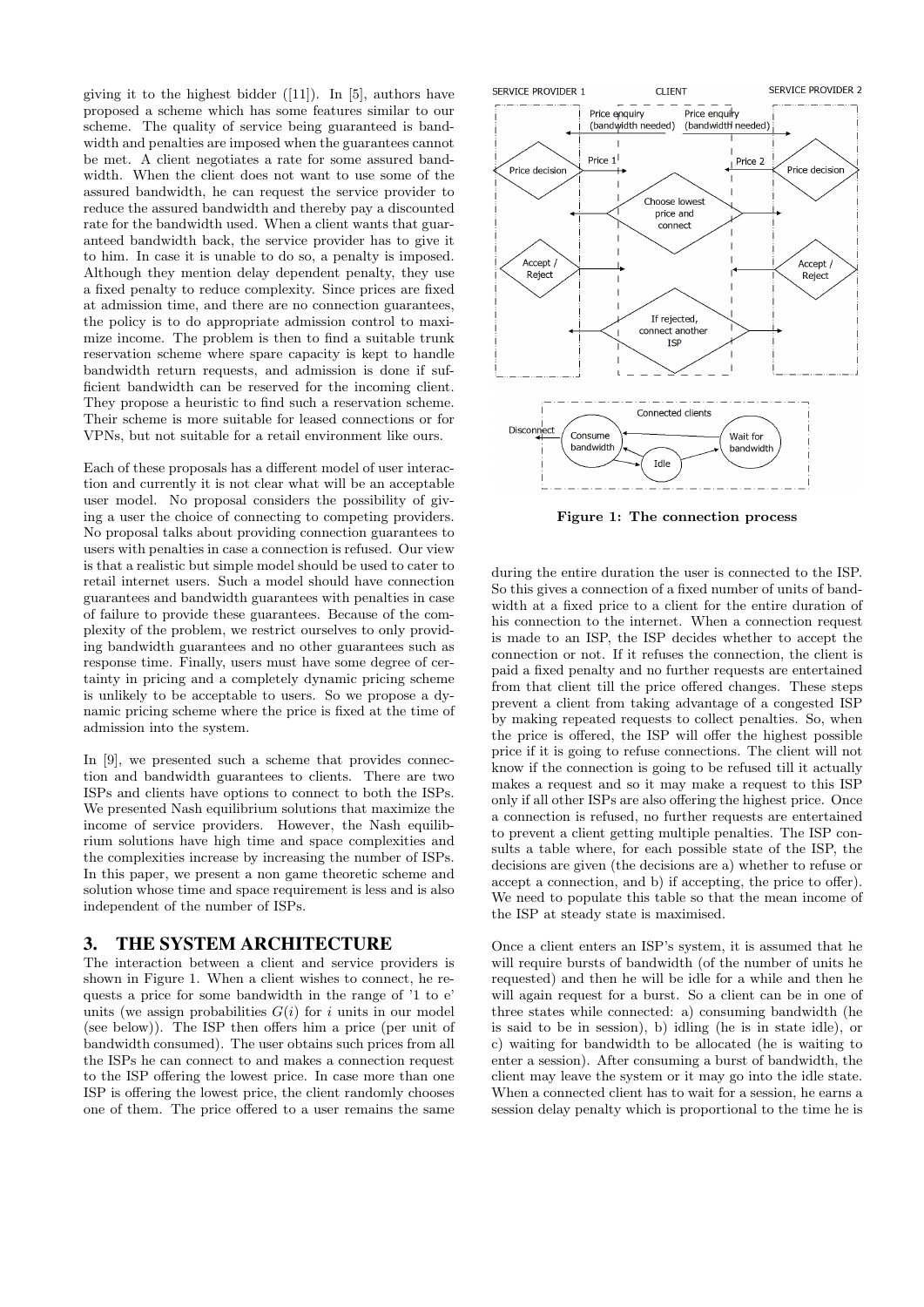delayed. The client has to pay for the amount of bandwidth he consumes.

As already mentioned, this scheme introduces competition among ISPs. So on the one hand, an ISP will try to attract as many clients as possible by lowering its price. However, as its available bandwidth decreases, the chance of paying delay penalties increases and so it will slow down the arrival of new clients by increasing the offered price. A stage will be reached when it will be cost-effective to pay a penalty and refuse a client's request to connect. So a lightly loaded ISP is likely to offer a low price, while a heavily loaded ISP is likely to offer a high price. As clients will connect to that ISP offering the lowest price, load balancing among ISPs is builtin in the scheme. From a client's point of view, an assurance that he will not get delayed due to want of bandwidth is given by the ISP in the scheme. To prevent "squatting" (a client remains in idle state for long periods as he got a very good price when connecting, but now the ISPs are all offering higher prices), connections will have to be dropped if idle times exceed a threshold a pre-defined number of times during a connection. The state of an ISP is represented by an array of integers  $(m, n_1, n_2, ..., n_e, r_1, r_2, ..., r_e)$ . For ease of exposition we group them and express it as  $(m, N, R)$ where m represents the number of clients connected. Since a service provider can reject an arriving client, the value of m is within some range from 0 to  $m_{max}$  where  $m_{max}$ is the maximum possible value of  $m$ .  $e$  is the size of the arrays  $N$  and  $R$  and it represents the maximum bandwidth which a client can request. It is assumed that bandwidth is requested in discrete units from 1 unit to  $e$  units.  $N$  is an array which represents the number of clients in session and its index ranges from 1 to  $e$ . So  $n_i$  represents the number of clients in session with  $i$  units of bandwidth.  $R$  is an array which represents the number of clients waiting for a session and its index also ranges from 1 to  $e$ .  $r_i$  represents the number of users who requested for  $i$  units of bandwidth but are queued. So we have a finite state space and our goal is to define the decisions to be taken on an arrival, for each state. So we have a decision matrix  $C(m, N, R)$ . When the value of  $C(m, N, R)$  is zero or less, the client is to be accepted and the price to be charged is  $price(-C(m, N, R))$ , where is price is an array containing the different prices that can be levied. When  $C(m, N, R)$  is 1, the client is to be rejected.

## 4. THE MODEL

In order to find the values of the matrix, we introduce a simplified model that is amenable to analysis. Further, the size of C is very large for practical ISPs and so it is not feasible to implement. Our model is depicted in Figure 2. The model mirrors the architecture described above, except that it makes the following assumptions:

- Clients arrive at an ISP according to a Poisson process. The mean arrival rate is dependent on the price being offered. It increases with a decrease in price. These rates are assumed to be known a priori. In practice, they will be determined by actually observing the arrival rates and using these rates to make future decisions.
- The service time of a client consuming bandwidth, and the time spent in idle state by a client are both as-

sumed to be distributed exponentially with fixed mean rates. All arrivals and departure processes are therefore "memoryless".

- Among the connected clients the opening of and closing of sessions is modelled as a finite population queuing system. Clients queued for entering a session will in general have different bandwidth requirements and the total bandwidth available is fixed. Therefore, there may not be enough spare bandwidth to service the client first in the queue, but another client behind in the queue could be serviced. So, to ease analysis, the queue servicing discipline is assumed to be "least bandwidth required first". It is asserted (without proof due to lack of space) that this does not impact the steady state mean delay of clients. In actual practice, a firstcome-first-serve policy with "queue-jumping" if service is not possible, should be used.
- Rather than associating a bandwidth requirement with each arriving client, in the model it is assumed that clients' bandwidth requirements are determined at the time of moving out of the idle state and the allotted bandwidth is i units with probability  $G(i)$ . Here too it is asserted that this change does not impact the steady state analysis.
- The state of a service provider is now represented by an integer m, which is the number of connected clients. This reduces the state space considerably. The decision a service provider takes at state  $m$  is given by  $C_a(m)$ . Out of the m clients the expected number in session and the expected number in idle state are estimated as shown below in the analysis. The problem is to find that value of  $C_a(m)$ , for every m, which maximises the average income of the service provider. Once the solution is obtained,  $C_a(m)$  is then used for all  $C(m, N, R)$  as given below.

$$
C(m, N, R) = C_a(m), \forall N, R
$$

Figure 2 depicts the model.



Figure 2: A service provider in our model

## 5. THE SOLUTION 5.1 Definition of Symbols

Let  $\lambda(i)$  be the mean arrival rate of clients that connect to the service provider when the price being charged is  $price(i)$ . As the price increases, the arrival rate goes down. The actual correlation between the prices and the mean arrival rate is left as inputs to the model. In practice, it is assumed that the mean arrival rates and prices will be set periodically based on historical data. The arrival of clients is modeled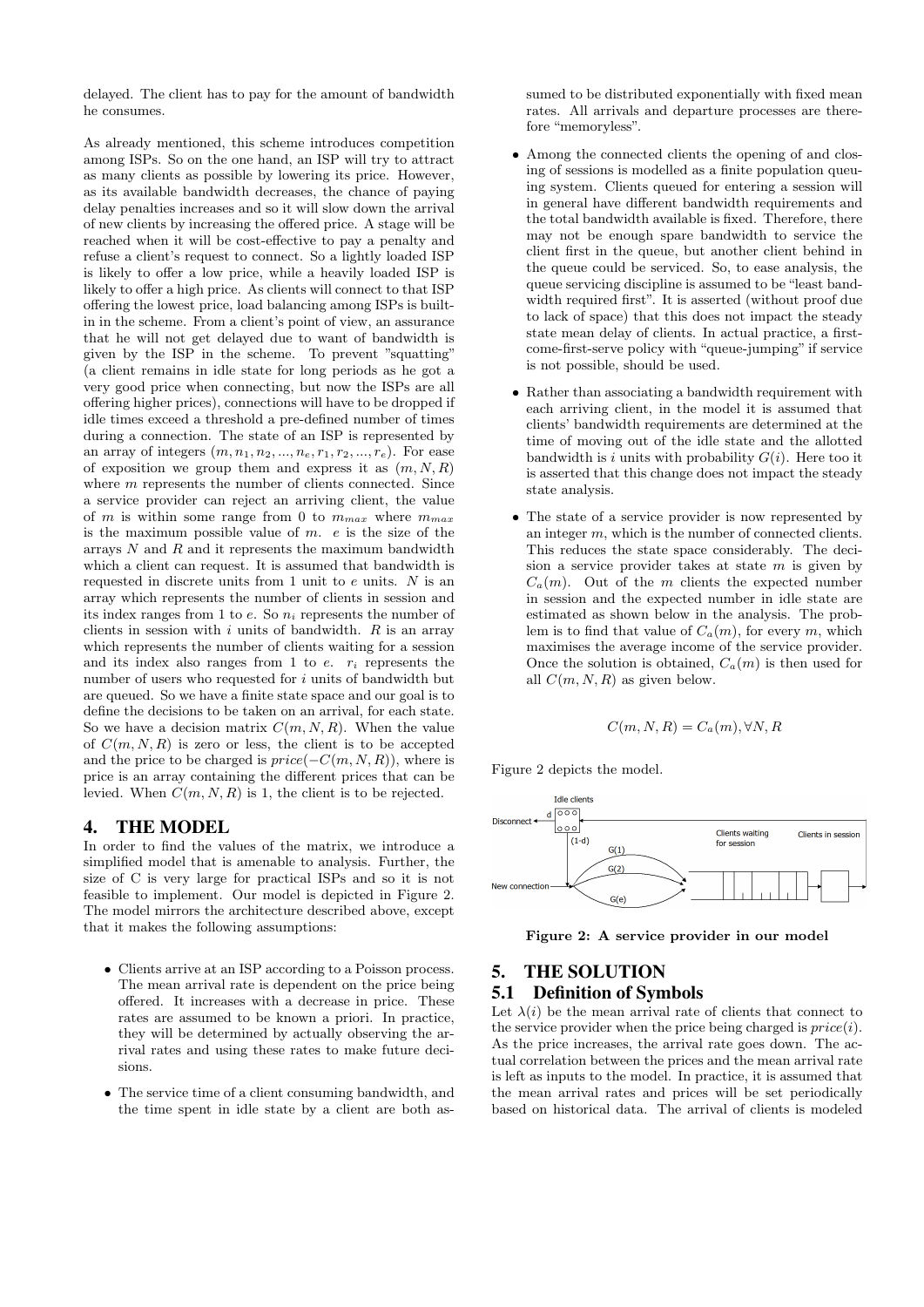as a Poisson process. The session duration for a client consuming i units of bandwidth is modeled by an exponential distribution with a mean service time of  $\frac{1}{S(i)}$ . The idle duration is also modeled by an exponential duration with mean  $\frac{1}{S(0)}$ . After the idle duration ends, a client disconnects with probability d or again requests for bandwidth with probability  $(1 - d)$ .

As already mentioned, the state of a service provider is represented as  $(m, N, R)$  where m represents the number of clients connected. All the symbols and their definitions are described and shown in Table 1 and Table 2. The definition of those symbols whose values are taken as input are given in Table 1 and the definition of symbols whose values are calculated are given in Table 2. The goal is therefore to find the values of the decision matrix that gives an optimal solution. These values can be found off-line, beforehand.

At steady state, a service provider earns some income per unit time. The decisions that produces the maximum steady state income per unit time are optimal decisions. We do not assume that an optimal decision is unique. There may be multiple optimal decisions and each of those decisions may produce the same income at steady state. The objective is to get any optimal decision. To make the analysis tractable, we consider only the number of clients connected in taking any decision. For a given value of the number of connected clients, the number that will be idle and the number that will be waiting for a session are estimated. So we find the optimal set of values for the array  $C_a(m)$  and then map them to the array  $C(m, N, R)$ .

## 5.2 Finding solution  $C_a()$

The method is to iterate through all possible values of  $C_a()$ and in each case find the expected income. The solution is that  $C_a()$  which provides the maximum expected income. It is assumed that a service provider charges a low price when no client is connected and increases its price when more clients are connected. Therefore, the number of possible permutations of  $C_a()$  which have to be considered is not too high if the number of possible prices are limited. The details of the number of possible permutations of  $C_a()$  to be considered is given in section 5.3.

#### *5.2.1 Finding Income*

The expected income per unit time is found by multiplying the probability of a service provider being in state  $m$  by the income per unit time earned at state  $m$  for every possible state  $m$  and summing the results. The expected income earned at state  $m$  consists of two terms as shown in the equation below: the first term is the loss because of clients waiting for a session. There are waiting(m) clients expected to be waiting and the penalty rate is  $P(0)$ . The first part of the second term is the expected income from arriving clients. This is the rate at which clients arrive when in state m times the expected number of data units each client requests times the price per data unit when in this state. The second part of the second term is to handle the case when the client is rejected, and this is a loss and is the arrival rate at the highest price times the penalty to be paid.

|  |  | Table 1: Definition of Symbols |
|--|--|--------------------------------|
|--|--|--------------------------------|

| Symbol                  | Description                                                                     |
|-------------------------|---------------------------------------------------------------------------------|
| $\overline{\lambda(i)}$ | The mean arrival rate of clients at the ser-                                    |
|                         | vice provider when $price(i)$ is being charged;                                 |
|                         | i varies from 0 to $T-1$ (unit: number of                                       |
|                         | $\text{clients}/\text{time}$                                                    |
| G(i)                    | Probability of a client requesting $i$ units of                                 |
|                         | bandwidth when he initially has no bandwidth.                                   |
|                         | Here $i$ is an integer ranging from 1 to $e$ .                                  |
| $\frac{1}{S(i)}$        | Mean session duration or idle duration for                                      |
|                         | which a client consumes $i$ units of bandwidth.                                 |
|                         | If $i$ is zero, it is the mean time a client remains                            |
|                         | idle. If i is non zero, it is the mean time for                                 |
|                         | which a client remains in session consuming i                                   |
|                         | units of bandwidth. (time)                                                      |
| price(i)                | $price(i)$ is an array which stores the possi-                                  |
|                         | ble prices per unit data that can be charged                                    |
|                         | from an arriving client. The values stored in                                   |
|                         | $price(i)$ are in ascending order. $price(0)$ is the                            |
|                         | least price and $price(T - 1)$ is the maximum.                                  |
|                         | (rupee/data-unit)                                                               |
| T                       | Number of prices                                                                |
| $m_{max}$               | It is the maximum possible value of the number                                  |
| $\boldsymbol{B}$        | of clients connected.<br>The total units of bandwidth available with the        |
|                         | service provider (data-units / time)                                            |
| $\epsilon$              | Maximum number of units of bandwidth a                                          |
|                         | client can request from his service provider. A                                 |
|                         | client can request $1$ to $e$ units of bandwidth                                |
|                         | (data-units / time; also used as an index to                                    |
|                         | arrays).                                                                        |
| d                       | Probability that a client disconnects immedi-                                   |
|                         | ately after leaving the idle state.                                             |
| P(0)                    | Penalty per unit time which is paid to a client                                 |
|                         | when he waits for Session entry. (rupee/time)                                   |
| P(1)                    | Penalty which a client gets when his request to                                 |
|                         | connect is rejected. (rupee)                                                    |
| $\boldsymbol{m}$        | The number of clients connected. It ranges                                      |
|                         | from 1 to $m_{max}$ .                                                           |
| $\overline{N}$          | An array which represents the number of                                         |
|                         | clients in session and its index ranges from 1                                  |
|                         | to $e$ . So $n_i$ represents the number of clients in                           |
| $\overline{R}$          | session with $i$ units of bandwidth.<br>An array which represents the number of |
|                         | clients waiting for a session and its index also                                |
|                         | ranges from 1 to $e$ . $r_i$ represents the number                              |
|                         | of users who requested for $i$ units of bandwidth                               |
|                         | but are queued where $i$ ranges from 1 to $e$ .                                 |
|                         |                                                                                 |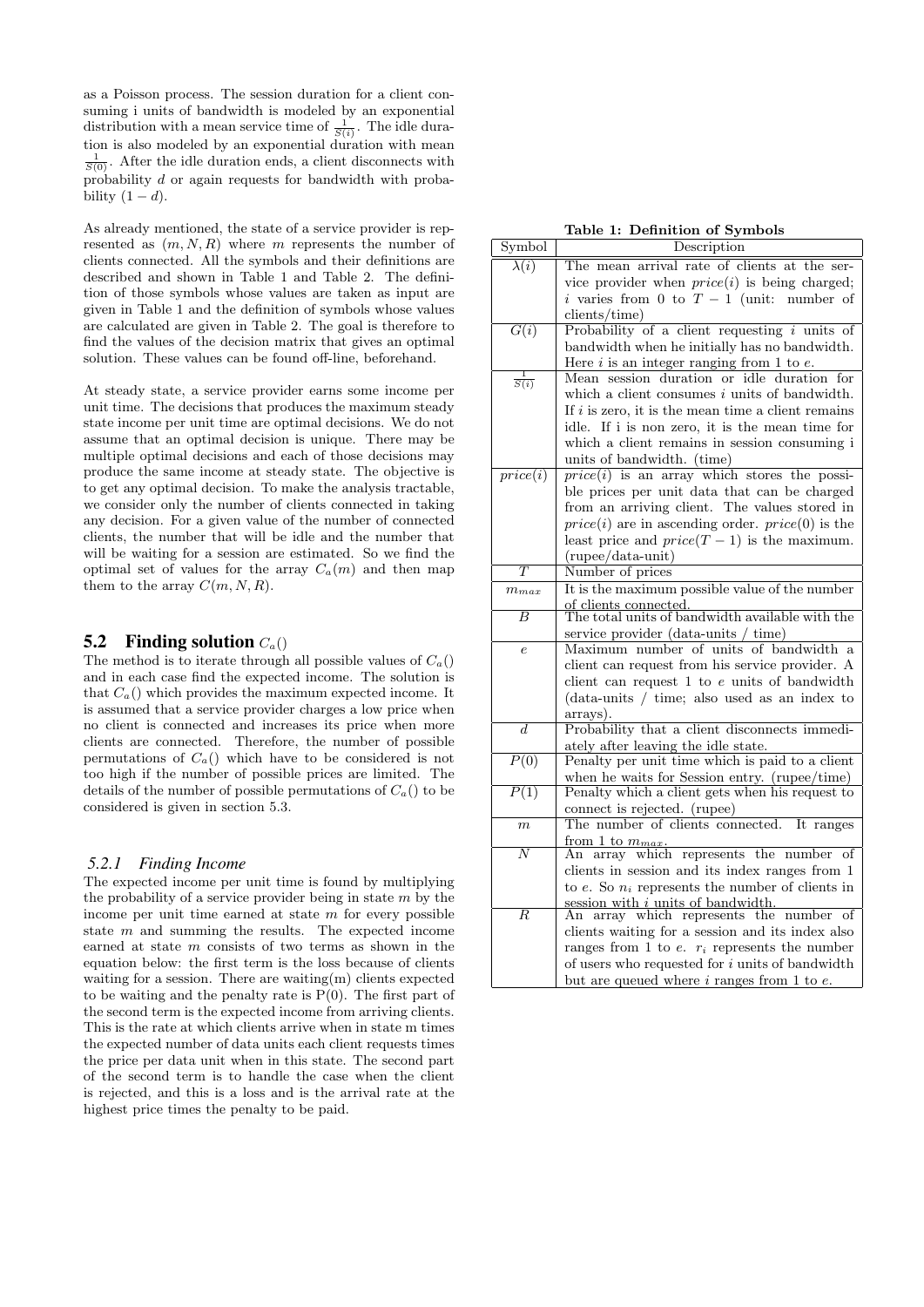|         | Table 2: Definition of Symbols whose values are cal- |  |  |  |
|---------|------------------------------------------------------|--|--|--|
| culated |                                                      |  |  |  |

| cuiateu<br>Symbol             | Description                                                                                                                                                                                                                                                                                                          |  |  |
|-------------------------------|----------------------------------------------------------------------------------------------------------------------------------------------------------------------------------------------------------------------------------------------------------------------------------------------------------------------|--|--|
| C(m, N, R)                    | The decision a service provider<br>takes on the arrival of<br>a client<br>the<br>state of a<br>when<br>service<br>provider is $(m, N, R)$ .<br>When<br>the value of $C(m, N, R)$ is zero<br>or less, the client is to be ac-                                                                                         |  |  |
|                               | cepted and the price to be charged<br>is $price(-C(m, N, R)).$<br>When<br>$C(m, N, R)$ is 1, the client is to be<br>rejected. $C(m, N, R)$ is a function<br>in the analysis, but its values are<br>calculated offline and stored in an<br>array $C$ and at run time, it is the<br>array that is consulted. (an inte- |  |  |
| $C_a(m)$                      | ger)<br>It stores the decisions to be taken<br>at state $m$ in the simplified model.<br>The values of $C(m, N, R)$ are ob-<br>tained as given below (an integer)<br>$C(m, N, R) = C_a(m), \forall N, R$                                                                                                              |  |  |
|                               |                                                                                                                                                                                                                                                                                                                      |  |  |
| Income                        | Expected income per unit time.<br>(rupee/time)                                                                                                                                                                                                                                                                       |  |  |
| Pri(m)                        | Steady state probability of $m$<br>clients being connected when arriv-<br>ing clients have infinite population                                                                                                                                                                                                       |  |  |
| $Pr(m, n_1,  n_e, r_1,  r_e)$ | The steady state probability that<br>$n_i$ clients in session consuming i<br>units of bandwidth and $r_i$ clients<br>queued for session for $i$ units of<br>bandwidth where $i$ is an integer<br>ranging from $1$ to $e$ and the total<br>population is finite and is $m$ .                                          |  |  |
| $\overline{Waiting(m)}$       | Expected number of clients waiting<br>for bandwidth when $m$ clients are                                                                                                                                                                                                                                             |  |  |
| I(m)                          | $\rm connected$<br>Expected number of idle clients                                                                                                                                                                                                                                                                   |  |  |
| $E_d$                         | when $m$ clients are connected<br>It is the expected data transferred<br>by a newly arriving client (data-<br>unit)                                                                                                                                                                                                  |  |  |

$$
Income = \sum_{m=0}^{m_{max}} Pri(m) \times
$$

$$
[-Waiting(m) \times P(0)
$$

$$
+ \left( \begin{cases} \lambda(-C_a(m)) \times \\ E_d \times price(-C_a(m)) & , C_a(m) \le 0 \\ -\lambda(T-1) \times P(1) & , otherwise \end{cases} \right) ] \qquad (1)
$$

As can be seen, the expected income depends on the decision taken which is the value of  $C_a(m)$ . So to find the best expected income rate, we have to find the proper values of  $C_a(m)$ .

#### 5.2.2 Finding Waiting()

As the state space has been reduced, the number of clients waiting for bandwidth (for a session) is approximated by calculating the expected number of clients waiting when  $m$ clients are connected and this is denoted by  $Waiting(m)$ . The method to find  $Waiting(m)$  is as follows. The expected number of clients waiting when the state is  $(m, n_1, n_2,$  $..., n_e, r_1,..., r_e)$  is multiplied by the probability that the state is  $(m, n_1, n_2, \ldots, n_e, r_1, \ldots, r_e)$  when m clients are connected and this is added for every possible value of  $n_i$  and  $r_i$ , for all  $i$ . When  $m$  clients are connected, the probability that the state is  $(m, n_1, n_2, ..., n_e, r_1, ..., r_e)$  is given by  $Pr(m, n_1, n_2, ..., n_e)$  $..., n_e, r_1, ..., r_e$ ). The number of clients waiting when state is  $(m, n_1, n_2, \ldots n_e, r_1, \ldots, r_e)$  is by definition  $\sum_{i=1}^{e} r_i$ . So

$$
Waiting(m) = \sum_{(n_1, ..., n_e, r_1, ..., r_e)} \left( Pr(m, n_1, n_2, ... n_e, r_1, ..., r_e) \times \sum_{i=1}^{e} r_i \right)
$$
\n(2)

When a client is connected, he may be in idle state, in session or waiting for a session. When  $m$  clients are connected, the probability that  $n_i$  clients are in session and  $r_i$  clients are waiting for a session for  $i$  ranging from 1 to  $e$  is given by  $Pr(m, n_1, n_2, \ldots, n_e, r_1, \ldots, r_e)$ . If the value of e is 1 (all clients request exactly one unit of bandwidth), Pr() can be obtained using the finite source queueing theory formula[8].

$$
Pr(m, n_1, r_1) =
$$
  
\n
$$
\frac{m!}{(m - n_1 - r_1)! \times n_1! \times B^{r_1}} \left\{ \left(\frac{S(0)}{S(1)}\right)^{n_1 + r_1} \right\}
$$
  
\n
$$
\times Pr(m, 0, 0)
$$
 (3)

and

$$
Pr(m, 0, 0) = \frac{1}{\sum_{n_1, r_1} \frac{m!}{(m - n_1 - r_1)! \times n_1! \times B^{r_1}} \left\{ \left(\frac{S(0)}{S(1)}\right)^{n_1 + r_1} \right\}}
$$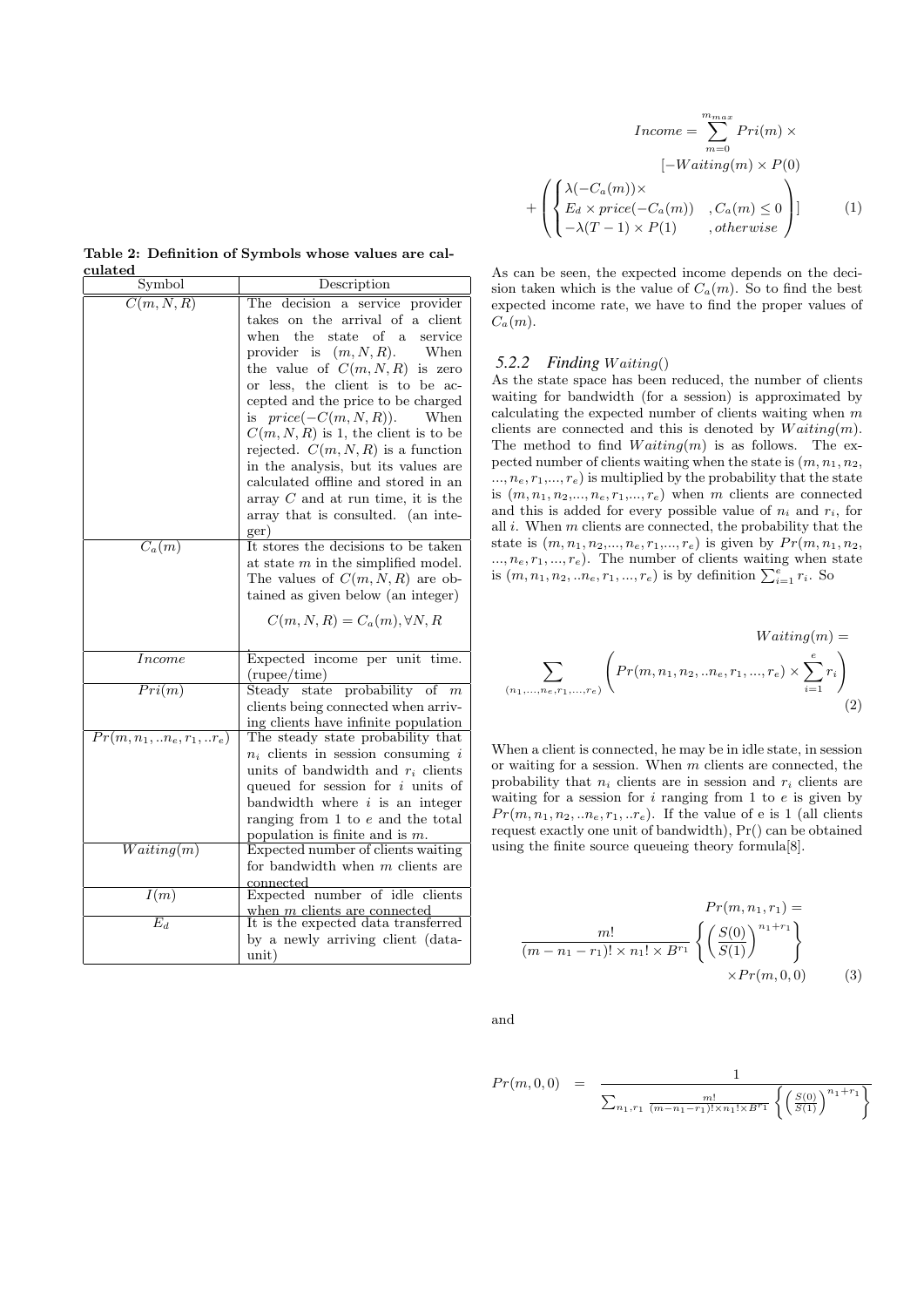For values of  $e > 1$ , we expand the terms of the above equation in a "natural" manner (we are unable to prove that this is an accurate formula), and, for  $m$  clients, we use the following expression for steady state probability.

$$
Pr(m, n_1, n_2, \ldots n_e, r_1, \ldots, r_e) =
$$
  
\n
$$
\frac{m!}{(m - \sum_{i=1}^e \{n_i + r_i\})! \times (\sum_{i=1}^e n_i)! \times \prod_{i=1}^e \left(\frac{B}{i}\right)^{r_i}}
$$
  
\n
$$
\times \prod_{i=1}^e \left\{ \left(\frac{S(0) \times G(i)}{S(i)}\right)^{n_i + r_i} \right\} \times Pr(m, 0, 0, \ldots, 0)
$$
  
\n(4)

The sum of probabilities is 1. Therefore, another equation is

$$
\sum_{(n_1,\ldots,n_e,r_1,\ldots,r_e)} Pr(m,n_1,n_2,\ldots,n_e,r_1,\ldots,r_e) = 1
$$

On substituting the value of  $Pr(m, n_1, n_2, ... n_e, r_1, ..., r_e)$  from equation 4, we get

$$
\sum_{(n_1,\ldots,n_e,r_1,\ldots,r_e)} \left[ \frac{m!}{(m-\sum_{i=1}^e \{n_i+r_i\})! \times (\sum_{i=1}^e n_i)! \times \prod_{i=1}^e \left(\frac{B}{i}\right)^{r_i}} \right]
$$

$$
\times \prod_{i=1}^e \left\{ \left(\frac{S(0) \times G(i)}{S(i)}\right)^{n_i+r_i} \right\} \times Pr(m,0,0,\ldots,0)] = 1
$$

From this the value of  $Pr(m, 0, 0...0)$  is

$$
Pr(m, 0, 0, ..., 0) = (\sum_{(n_1, ..., n_e, r_1, ..., r_e)} \{ m! \over (m - \sum_{i=1}^e \{n_i + r_i\})! \times (\sum_{i=1}^e n_i)! \times \prod_{i=1}^e (\frac{B}{i})^{r_i} \prod_{i=1}^e (\frac{S(0) \times G(i)}{S(i)})^{n_i + r_i})^{-1} \qquad (5)
$$

#### *5.2.3 Finding Pri()*

 $I(m)$ , the expected number of idle clients when there are m clients in the system can be found the same way as  $Waiting(m)$ . So, the expression is

$$
I(m) = \sum_{(n_1, \dots, n_e, r_1, \dots, r_e)} \{
$$
  

$$
Pr(m, n_1, n_2, \dots n_e, r_1, \dots, r_e) \times (m - \sum_{i=1}^e \{n_i + r_i\})! \} (6)
$$

Now, the departure rate from the system is  $I(m)\times d\times S(0)$  by definition of the model. If we consider this departure process to be memoryless and if we ignore the rejection of clients at connection time (making the arrival process memoryless),

then the system can be modelled as a Markov Chain and the global balancing equation can be applied:

$$
Pri(m) \times departure\ rate = Pri(m-1) \times arrival\ rate\ (7)
$$

equation where  $Pri(m)$  is the steady state probability of m connected clients. The mean arrival rate when there are  $m-1$  clients is  $\lambda_{m-1}$ , and this depends on the price being charged in state  $m - 1$ . By our definition given in Table 1 this is  $\lambda(-C_a(m-1))$ . So we get,

$$
Pri(m)\times I(m)\times d\times S(0)= Pri(m-1)\times \lambda(-C_a(m-1))\;\;(8)
$$

This can be re-written as

$$
Pri(m) = \frac{1}{I(m)} \left( \frac{\lambda(-C_a(m-1))}{d \times S(0)} \right) \times Pri(m-1) \tag{9}
$$

Further, the following will hold and the two equations can be used to solve for  $Pri(m)$ .

$$
1 = \sum_{i=0}^{m_{max}} Pri(i)
$$
 (10)

#### 5.2.4 Finding  $E_d$

The method to find the approximate data consumption by an arriving client,  $E_d$  is given below. When a client connects, he consumes  $i$  units of bandwidth for a period with mean  $\frac{1}{S(i)}$  with probability  $G(i)$  and then becomes idle for a period with mean  $\frac{1}{S(0)}$ . At the end of this idle period he disconnects with probability  $d$ . Otherwise, he again requests for bandwidth with probability  $(1 - d)$  and therefore again transfers  $E_d$  units of data. So we get,

$$
E_d = \sum_{i=1}^{e} G(i) \times \frac{1}{S(i)} \times i + (1 - d) \times E_d
$$

This can be re-written as

.

$$
E_d = \sum_{i=1}^{e} \left( \frac{G(i)}{d \times S(i)} \times i \right) \tag{11}
$$

## 5.3 Complexity Analysis

The values of  $Pr()$  and  $Waiting(m)$  have to be calculated only once because these do not depend on the values of  $C_a()$ . The number of times  $Pr()$  has to be computed depends on the number of unique possible values of  $Pr(m, n_1, ... n_e, r_1, ... r_e)$ . m ranges from 0 to  $m_{max}$ . When  $m_{max}$  is large,  $n_1$  to  $n_e$ depend on B and not on  $m_{max}$  so they are of order (B).  $r_1$ to  $r_e$  are of order  $(m_{max})$ . By multiplying all of them, the number of possible values of  $Pr()$  for  $m_{max}$  connected clients is  $O(m_{max}e^x \times B^e)$ . Since m can range from 0 to  $m_{max}$ , this complexity has to be multiplied by  $m_{max}$  to get the number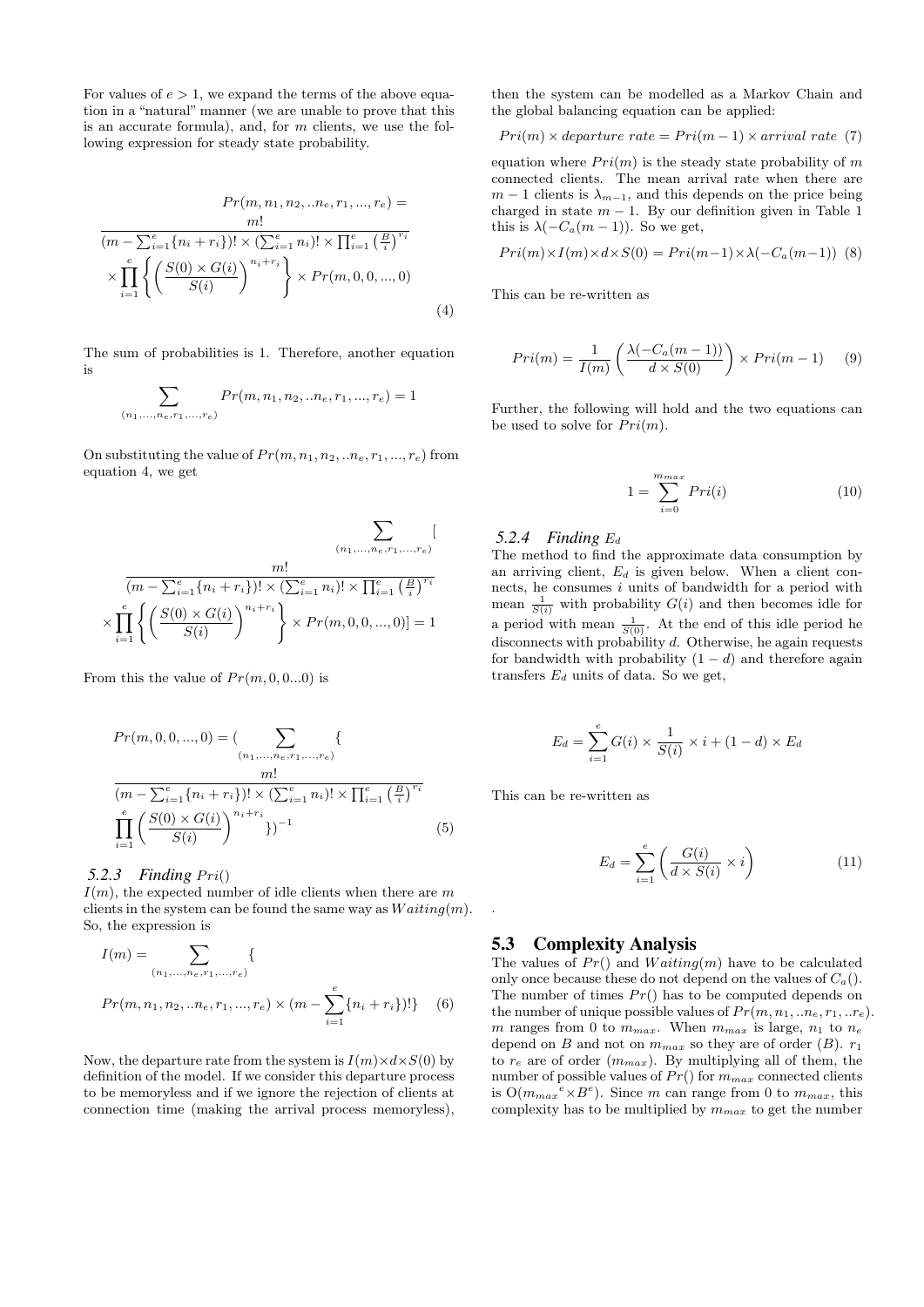of possible values of  $Pr()$ . For a given value of m, the value of  $Pr()$  is computed by using equations 4 and 5. Their complexity is the same as the number of values computed. The time complexity is therefore given by  $O(m_{max}e^{+1} \times B^e)$ . For example, if e is 2,  $m_{max}$  is 100 and B is 20, the time taken is  $O(100^{2+1} \times 20^2)$   $(O(4 \times 10^8))$ .

As can be seen from equation 4, the values of  $Pr(m, n_1, ..., n_e)$  $r_1, \ldots r_e$ ) are in terms of  $Pr(m, 0, 0, \ldots, 0)$ . For finding  $Pr(m, 0, 0, \ldots, 0)$  $(0, 0, \ldots, 0)$ , equation 5 is solved which has constant space requirement. Once  $Pr(m, 0, 0, \ldots, 0)$  is computed, every other value can be computed by using equation 4. Therefore, the space requirement to compute all values of  $Pr()$  is a constant.

Once  $Pr()$  is found,  $Waiting()$  is computed and its value has to be stored. Therefore, the space complexity depends on the value of  $Waiting()$ . The space complexity is  $O(m_{max})$ .

The time taken to find income and  $Pri(m)$  from equations 9 and 10 is  $O(m_{max})$ .

The next step is to find the number of possible values of  $C_a()$  which has to be multiplied by  $m_{max}$  to get the final complexity. As already mentioned, a service provider has to consider all possible values of  $C_a()$  and to choose that  $C_a()$  which maximizes the expected income. A service provider charges low price when few clients are connected. As more clients connect, it increases the price. If there are two prices, the number of possible decisions which can be taken are three (the price to charge or to reject an arriving client). The number of possible decisions is therefore  $(T + 1)$ . We can define an array *decision* $(i)$ , which stores the minimum value of  $m$  at which ith or higher decision is taken. Lower decision means changing to a lower price and higher decision means changing to a higher price or rejecting an arriving client. If  $i$  is less than the number of prices,  $decision(i)$  represents the minimum value of m at which the ith price is charged or higher decision is taken. If  $i$  is the number of prices,  $decision(i)$  means the value of m at which an arriving client should be rejected.  $decision(0)$  will always be zero because when  $m$  is zero, the lowest price will be charged. We have to find the number of possible values of decision(). If T is the number of prices,  $decision()$  will have  $T+1$  values. But  $decision(0)$  will always be zero. So the number of possible values of decision() to be computed which maximizes income are  $T$ . It can be easily seen that the complexity to find all possible valid values of decision() will be of order  $O(m_{max}^T)$ . This is multiplied by the time taken to find income which is  $O(m_{max})$  to get  $O(m_{max}^{T+1})$ . This complexity of  $O(m_{max}^{T+1})$  is under the assumption that the value of  $Pr()$ ,  $Waiting()$ ,  $E_d$  are already known. The overall time complexity is the maximum of the two and it is  $O(m_{max}^{e+1} \times B^e + m_{max}^{T+1})$ . If the solution is recomputed after modifying only the mean arrival rate  $\lambda$ (), the values of  $Pr(), Waiting(), E_d$  need not be recomputed and therefore the time taken will be  $O(m_{max}^{T+1})$ . When the solution is implemented, a service provider observes the mean arrival rate of clients and based on this it calculates the output. If the mean arrival rate of client changes, it may recalculate the solution.

It may be possible to reduce the time taken to find the

value of  $C_a()$  if instead of considering all possible values of decision(), binary search technique is used. Because of lack of proof that this will work in all cases, we do not consider this method.

## 6. A SIMPLE HEURISTIC

In this section, we present a simple heuristic which fixes the price based on an estimate of how loaded the system is. In this method, a service provider estimates the bandwidth requirement by connected clients. If it is greater than or equal to the actual bandwidth, a newly arriving client is rejected. Otherwise, an arriving client is charged an appropriate price and is allowed to connect. The appropriate price is given below. An arriving client is charged price  $price(i)$ if the following two conditions are satisfied.

$$
i \leq \left( \frac{\leq \text{estimated bandwidth requirement>}}{\leq \text{total bandwidth>}} \times T \right)
$$

and

$$
i+1 > \left(\frac{\text{~estimated bandwidth requirement>}}{\text{~total bandwidth>}} \times T\right)
$$

where  $T$  is the number of prices. The value of total bandwidth and number of prices is known. The only thing to be found is the bandwidth required by connected clients. The method to find the estimated bandwidth requirement by connected clients is as follows. Let there be  $m$  connected clients. With burst times much less than inter-arrival times of new clients, this can be considered a finite population system in steady state. A connected client sometimes remains idle and sometimes consumes bandwidth. Let  $x$  be the estimated number of idle clients. These clients open sessions needing i units of bandwidth at the rate  $S(0) \times x \times (1-d) \times$  $G(i)$ . The estimated number of clients consuming i units of bandwidth is  $n_i$ . The clients who are in session with i units of bandwidth complete their sessions at the rate of  $S(i) \times n_i$ . Both the rates are equal at steady state and so  $S(0) \times x \times (1-d) \times G(i) = S(i) \times n_i$ 

Therefore,

$$
\frac{x}{n_i} = \frac{S(i)}{G(i) \times (1 - d) \times S(0)}
$$

Rearranging we get,

$$
\frac{n_i}{x} = \frac{G(i) \times (1 - d) \times S(0)}{S(i)}\tag{12}
$$

Therefore,

$$
n_i = x \times \frac{G(i) \times (1 - d) \times S(0)}{S(i)} \tag{13}
$$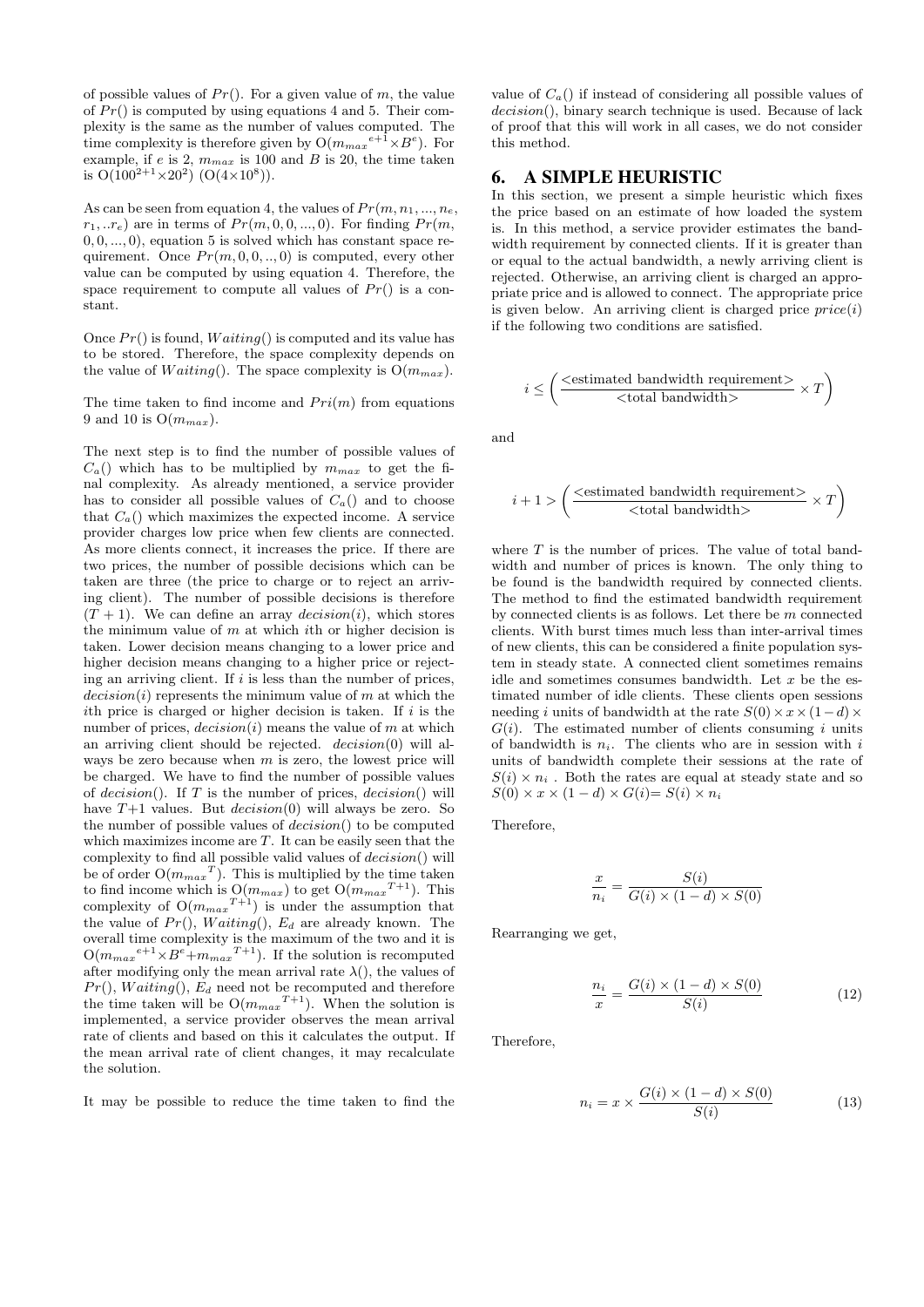The total number of clients connected is  $m$ . As a simplification for estimation purposes, we assume that no client waits for bandwidth. Therefore,  $m$  is the sum of the estimated number of idle clients and the sum of the estimated number of clients consuming bandwidth:

$$
m = x + \sum_{i=1}^{e} n_i
$$

With this the following terms are obtained.

$$
m = x + x \times \sum_{i=1}^{e} \frac{G(i) \times (1 - d) \times S(0)}{S(i)}
$$

The ratio of the number of connected clients and the estimated number of idle clients is obtained by the following steps.

$$
\frac{m}{x} = 1 + \sum_{i=1}^{e} \frac{G(i) \times (1 - d) \times S(0)}{S(i)}
$$

$$
\frac{x}{m} = \frac{1}{1 + \sum_{i=1}^{e} \frac{G(i) \times (1 - d) \times S(0)}{S(i)}}\tag{14}
$$

Therefore,

$$
\frac{n_i}{m} = \frac{n_i}{x} \times \frac{x}{m}
$$

After substituting the value of  $\frac{n_i}{x}$  from equation 12 and the value of  $\frac{x}{m}$  from equation 14, we get

$$
\frac{n_i}{m} = \frac{G(i)\times (1-d)\times S(0)}{S(i)}\times \frac{1}{1+\sum_{i=1}^e \frac{G(i)\times (1-d)\times S(0)}{S(i)}}
$$

$$
n_i = m \times \frac{G(i) \times (1 - d) \times S(0)}{S(i)} \times \frac{1}{1 + \sum_{i=1}^{e} \frac{G(i) \times (1 - d) \times S(0)}{S(i)}}
$$

Estimated bandwidth consumed is

$$
\sum_{i=1}^e i \times n_i
$$

After substituting the value of  $n_i$ , the estimated bandwidth consumed is found to be

$$
\sum_{i=1}^e i\times m\times \frac{G(i)\times (1-d)\times S(0)}{S(i)}\times \frac{1}{1+\sum_{i=1}^e \frac{G(i)\times (1-d)\times S(0)}{S(i)}}
$$

Table 3: Simulation Details

| Variable                                                            | Value                |
|---------------------------------------------------------------------|----------------------|
| d                                                                   | 0.4                  |
| B                                                                   | 60                   |
| $m_{max}$                                                           | 200                  |
| $\epsilon$                                                          | $\overline{2}$       |
| T                                                                   | 3                    |
| price(0)                                                            | 0.1 per unit data    |
| price(1)                                                            | $0.12$ per unit data |
| price(2)                                                            | $0.15$ per unit data |
| P(0)                                                                | $0.4$ per second     |
| P <sub>1</sub>                                                      | 5                    |
| Mean idle time $\left(\frac{1}{S(0)}\right)$                        | 20                   |
| Mean session duration $\left(\frac{1}{S(1)}, \frac{1}{S(2)}\right)$ | Mean idle time<br>5  |
| G(1)                                                                | 0.3                  |
|                                                                     | 0.7                  |

## 7. SIMULATION

The performance of our solution is compared with the simple heuristic through simulation to find out whether our more complex algorithm will provide benefits or the simple heuristic is good enough. In our model, we have assumed multihomed clients and multiple service providers. At steady state, a service provider knows the mean arrival rate of clients when it charges a particular price. A service provider gets this information by observing the past arrival rates. When a service provider charges prices  $price(i)$ , the mean arrival rate of clients is  $\lambda(i)$ . With this service providers compute the solution matrix. The solution matrix of the service provider is static and the decision of service providers is according to the solution matrix.

One method of simulating arrivals is to generate arrivals according to the price charged by the service provider. When a service provider charges  $price(i)$ , the mean arrival rate of clients is  $\lambda(i)$ . The value of  $\lambda(i)$  is already known to the service providers. This type of simulations are given in section 7.1.

Another method of simulating arrivals is to consider multiple service providers with each client able to connect to two service providers. The mean arrival rate of clients with which they request for connection to a pair of service providers is fixed. The rate at which clients connect to one of the two service providers when some price is charged is unknown. A service provider observes the rate at which clients connect to it and updates its decision matrix periodically. The second set of simulations are given in section 7.2. In this simulation, service providers have incomplete information and the mean arrival rate is observed for some time.

The output of the simulations consist of three components. These are written as income, delay and rejection. The income is the total income in the form of money earned by a given service provider. The delay is the total amount of time, the connected clients have to wait. If delay is multiplied by the  $P(0)$ , it will give the penalty paid to waiting clients. Rejection is the total number connection requests rejected. If it is multiplied by  $P(1)$ , it will give the total penalty paid to rejected clients.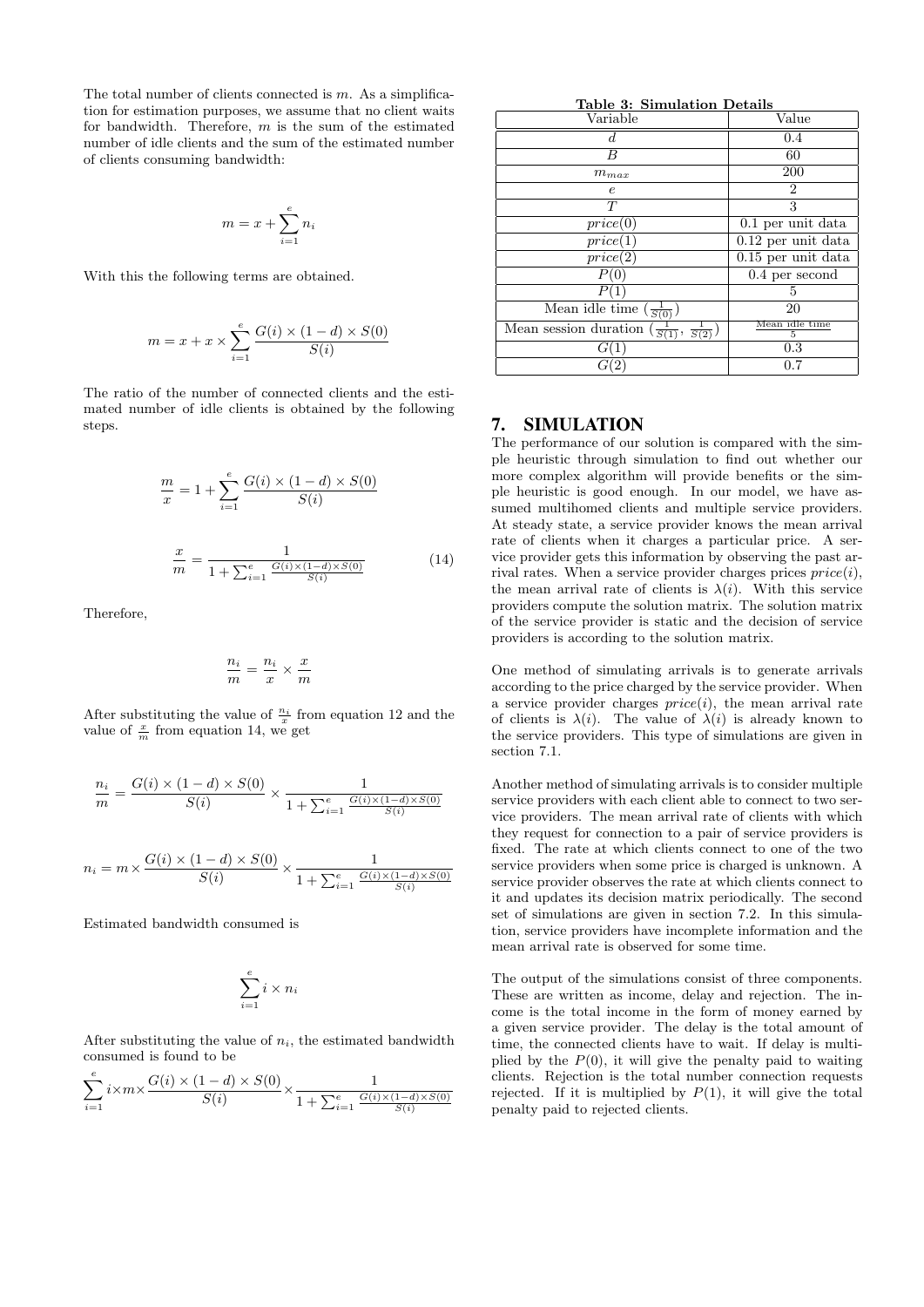| $\lambda(0)$            | $\lambda(1)$   | $\lambda(2)$   | Analysed Solution |         |         | Simple Heuristic |        |         |
|-------------------------|----------------|----------------|-------------------|---------|---------|------------------|--------|---------|
|                         |                |                | Income            | Delay   | Rejects | Income           | Delay  | Rejects |
| 6                       | $\overline{4}$ | $\mathfrak{D}$ | 20,516            | 9,907   |         | 18,615           | 11,905 | 67      |
| 8                       | 4              | $\overline{2}$ | 20,512            | 10,200  | 11      | 18,851           | 11,659 | 75      |
| 8                       | 6              | $\overline{2}$ | 21,807            | 10,317  | 11      | 17,032           | 15,611 | 143     |
| 10                      | 6              | $\overline{2}$ | 22,072            | 9,169   | 10      | 17,005           | 15,564 | 165     |
| 8                       | 6              | $\overline{4}$ | 25,597            | 8,096   | 53      | 18,001           | 12,568 | 162     |
| 10                      | 6              | 4              | 25,332            | 9,007   | 65      | 17,912           | 13,687 | 147     |
| 10                      | 8              | 4              | 24,497            | 11,969  | 60      | 16,969           | 15,334 | 195     |
| 12                      | 8              | 4              | 24,923            | 10,462  | 58      | 17,563           | 13,622 | 199     |
| Total                   |                | 185,256        | 79,127            | 275     | 141,948 | 109,950          | 1153   |         |
| Percentage of deviation |                | $+31\%$        | $-28\%$           | $-76\%$ |         |                  |        |         |
| from values in the      |                |                |                   |         |         |                  |        |         |
| simple heuristic        |                |                |                   |         |         |                  |        |         |
|                         | solution       |                |                   |         |         |                  |        |         |

Table 4: Simulation result for price based arrival rates

#### 7.1 Simulation with price based arrival rates

In these simulations, the mean arrival rate of clients is  $\lambda(i)$ when a service provider charges price  $price(i)$ . The simulation runs for one hour. We did multiple simulations to compare the performance of the solutions. We considered multiple combinations of mean arrival rates and compared the result.

In these simulations, there are two identical service providers and they are using the analysed solution, and the simple heuristic respectively to find the appropriate price for an arriving client and the decision to accept or reject the connection request of an arriving client.

Simulation specifications are given in Table 3. There are three prices and therefore there are three mean arrival rates that are based on the price charged. The value of  $\lambda(2)$  takes two values 2 and 4. For each value of  $\lambda(2)$ ,  $\lambda(1)$  takes two values  $\lambda(2) + 2$  and  $\lambda(2) + 4$ . For each combination of  $\lambda(2)$ and  $\lambda(1)$ ,  $\lambda(0)$  takes two values  $\lambda(1)+2$  and  $\lambda(1)+4$ . The total number of combinations are  $2 \times 2 \times 2 = 8$ . Therefore, there are 8 simulations.

The simulation results are given in Table 4. There are eight simulations and the value of mean arrival rates for each simulation is given. For finding the average performance of the two solutions, the incomes, delays and rejections are added for each of the simulations. The performance difference of the analysed solution as compared to the simple heuristic solution are written as percentage of performance of the simple heuristic solution. Simulation results show that income produced by our solution is 31 % more as compared to the simple heuristic solution. The quality of service is also improved in the analysed solution, with the mean delay reducing by approximately 28 % and number of rejections by approximately 76 %. This shows that the analysed solution significantly improves income and quality of service.

## 7.2 Simulation with observed arrival rates

When simulation starts, the service providers assume some randomly estimated value of  $\lambda$ () based on the mean arrival rate of clients. It is because the rate at which clients will connect to a service provider when some price is charged is not known. However the rate at which clients request for

Table 5: Simulation Details

| Variable                                                            | Value               |
|---------------------------------------------------------------------|---------------------|
| $\boldsymbol{d}$                                                    | 0.4                 |
| B                                                                   | 40 to 70            |
| $m_{max}$                                                           | 200                 |
| $\epsilon$                                                          | $\overline{2}$      |
| T                                                                   | 3                   |
| price(0)                                                            | $0.1$ and $0.2$ per |
|                                                                     | unit data           |
| $\overline{price(1)}$                                               | prices $(0)+0.1$    |
|                                                                     | and $price(0)+0.2$  |
|                                                                     | per unit data       |
| $\overline{price(2)}$                                               | $price(1)+0.1$ and  |
|                                                                     | $price(1)+0.2$ per  |
|                                                                     | unit data           |
|                                                                     | $0.4$ per second    |
|                                                                     | 5                   |
| Mean idle time $\left(\frac{1}{S(0)}\right)$                        | 20                  |
| Mean session duration $\left(\frac{1}{S(1)}, \frac{1}{S(2)}\right)$ | Mean idle time<br>5 |
|                                                                     | 0.3                 |
|                                                                     | 0.7                 |

connection is known. Every 5 minutes, one service provider recomputes its optimal decision based on the observed mean arrival rate of clients. A service provider observes the mean arrival rate of clients and recomputes its optimal decisions once in nearly  $5\times$  (number of service providers) minutes. We also consider the simple heuristic. If a service provider uses the simple heuristic, it does not observe the mean arrival rate. When the turn of the service provider who uses the simple heuristic comes, no update is done. The income displayed is income for one hour duration. The simulation runs the system for three hours and the income displayed is of the third hour. The first two hours of simulation is removed. Among these simulations, the simulations in which any service provider earns negative income are removed.

We did multiple simulations to compare the performance of the solutions. We considered multiple combinations of prices and bandwidth and compared the result. There are six identical service providers and three of them are using the analysed solution, and three of them are using the simple